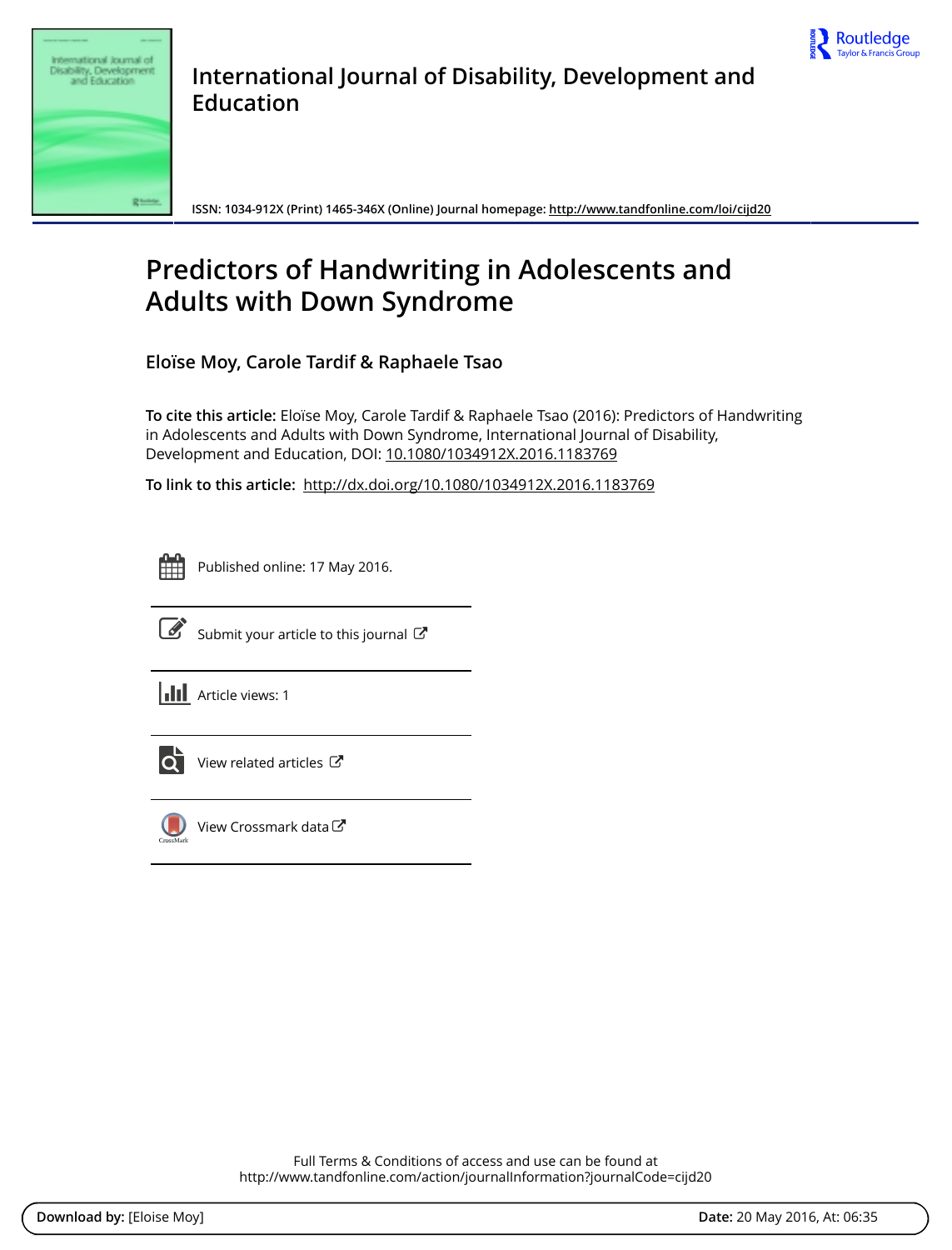# **Predictors of Handwriting in Adolescents and Adults with Down Syndrome**

Eloïse Moy, Carole Tardif and Raphaele Tsao

Centre for Research in Psychology of Cognition, Language and Emotion, Aix-Marseille Université, Aix-en-Provence, France

#### ABSTRACT

Handwriting is a skill that is constantly used in schools and in the workplace – two environments that are targeted in French legislation passed in 2005 on the integration of people with disabilities. The aim of the present study was to determine the predictive factors for handwriting speed and quality in adolescents and adults with Down syndrome (DS), looking at chronological and developmental age, pen grasp and perceptual-motor processing, which are known to contribute to both the speed and quality of handwriting. Results yielded by simple linear and curvilinear analyses revealed that handwriting speed and quality are related to chronological age, developmental age and perceptual-motor processing. Moreover, multiple linear regressions showed that handwriting quality can be predicted by fine motor coordination. We discuss the influence of different factors on handwriting acquisition in individuals with DS, and the implications in terms of intervention programmes.

#### **Introduction**

Handwriting is a graphomotor tool that enables individuals to communicate and transcribe their thoughts and experiences (Ziviani & Wallen, [2006\)](#page-13-0). Since the deinstitutionalisation movement began in the 1970s, many countries, including ones in Europe (2007 United Nations Convention on the Rights of Persons with Disabilities, UNCRPD) and North America (1990 Americans with Disabilities Act; 1982 Canadian Charter of Rights and Freedoms), have implemented a series of educational policies aimed at promoting the social and occupational integration of people with disabilities. This integration requires a wide range of social and cognitive skills, to which handwriting can be key. Handwriting ability therefore represents one of the prerequisites for achieving integration and participating fully in the community, both of which are important to people with disabilities.

#### *Handwriting: Development and Predictors*

Handwriting relies on coordination between the cognitive and linguistic mechanisms recruited in text production (semantics, syntax and orthography) and various

#### **KEYWORDS**

<span id="page-1-0"></span>BHK test; Down syndrome; fine motricity; handwriting; NEPSY I; predictors; quality; speed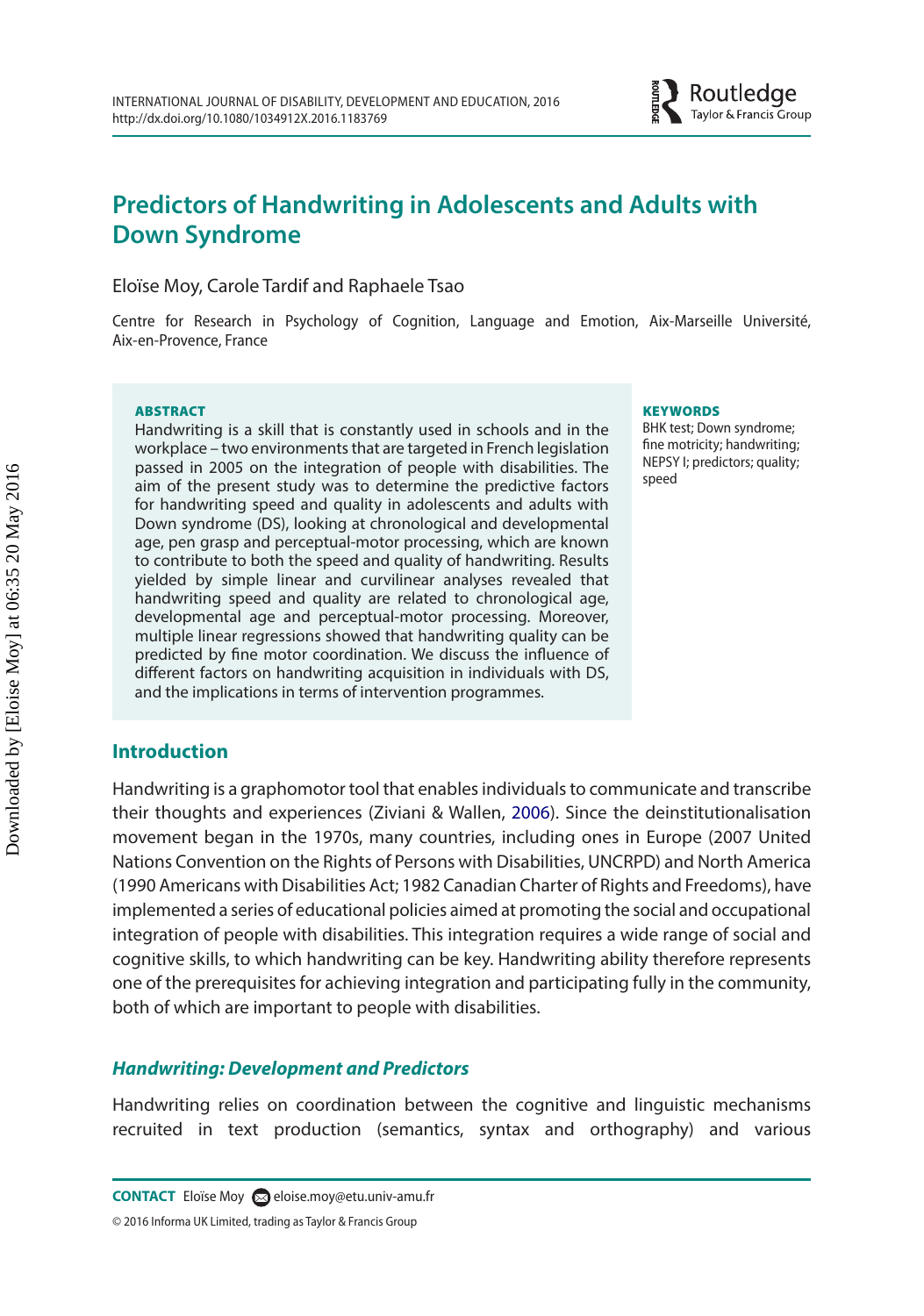#### 2  $\left(\frac{1}{2}\right)$  E. MOY ET AL.

<span id="page-2-2"></span>perceptual-motor processes dedicated to the programming and execution of movements (graphomotricity). In the present study, we focused on the motor function of handwriting, investigating the way in which movements are generated in order to form letter sequences. The development of handwriting occurs as a result not only of academic training but also of the maturing of the motor system, which allows children to execute the fine movements required to form letters (Auzias & de Ajuriaguerra, [1986\)](#page-10-0). In typically developing children, the quality and speed of their handwriting improves rapidly between the ages of six and eight years (Karlsdottir & Stefansson, [2002\)](#page-11-0). By around 10 years, their movements are more fluent and the writing on the page is more harmonious, owing to a combination of retroactive control, based on the massive use of sensory information (Chartrel & Vinter, [2004;](#page-11-1) Meulenbroek & Van Galen, [1988\)](#page-11-2), and proactive control, reflecting the emergence of internal motor programming (Zesiger, Deonna, & Mayor, [2000\)](#page-13-1).

<span id="page-2-20"></span><span id="page-2-19"></span><span id="page-2-14"></span><span id="page-2-13"></span><span id="page-2-12"></span><span id="page-2-11"></span><span id="page-2-10"></span><span id="page-2-9"></span><span id="page-2-5"></span><span id="page-2-3"></span><span id="page-2-1"></span><span id="page-2-0"></span>There are many interindividual differences in the development and learning of handwriting, and researchers have put forward a whole set of competing factors to explain them, one of these being sex. Among both children and adults, women write faster and more legibly than men (Berwick & Winickoff, [1996](#page-10-1); Hellinckx, Roeyers, & Van Waelvelde, [2013](#page-11-3); Schneider, Murray, Shadduck, & Meyers, [2006](#page-12-0)). Handedness has not been found to cause any differences in handwriting between right-handed and left-handed adults, be it for speed (Auzias, [1970](#page-10-2); Ziviani & Elkins, [1984](#page-13-2)), legibility (Groff, [1964\)](#page-11-4) or the kinematic characteristics of handwriting movements (Meulenbroek & Van Galen, [1989](#page-11-5)). However, compared with their right-handed peers, left-handed children have a tendency to adopt an intermediate pen grasp, oscillating between an inverted and a non-inverted grasp (Athènes & Guiard, [1990](#page-10-3)). There is considerable variability in pen grasps, depending on the task, as Braswell, Rosengren, and Pierroutsakos [\(2007](#page-10-4)) showed with kindergarten children, particularly during a free drawing task. These authors found that three- to four-year olds who exhibited particular variability in pen grasp produced poorer quality shapes in a copying task. Grasp configurations differ from one individual to another, as well as from one task to another, and this could have an impact on handwriting performance. For instance, in Stevens' study ([2008](#page-12-1)), 51% of adults wrote with a dynamic tripod grip and 20% with a lateral tripod. Compared with a lateral grasp, a dynamic tripod or quadrupod allowed adults to write faster during a three-min handwriting task.

<span id="page-2-18"></span><span id="page-2-16"></span><span id="page-2-15"></span><span id="page-2-6"></span><span id="page-2-4"></span>Above and beyond age, sex and pen grasp, fine motor development plays an important part in handwriting acquisition. Fine motor coordination relates to the finger dexterity that allows for the separation and coordination of the fingers of one hand. Several studies have highlighted close correlations between finger dexterity and handwriting quality (Cornhill & Case-Smith, [1996;](#page-11-6) Van Hoorn, Maathuis, Peters, & Hadders-Algra, [2010](#page-12-2)). In Weintraub and Graham's study [\(2000\)](#page-12-3), finger dexterity was found to be predictive of handwriting performance in 10-year olds. Handwriting develops in parallel with fine motor coordination, which improves noticeably between 9 and 12 years (Dorfberger, Adi-Japha, & Karni, [2009](#page-11-7)). To our knowledge, Feder et al.'s ([2005](#page-11-8)) study is the only one where finger dexterity has been identified as a predictive factor for handwriting speed.

<span id="page-2-17"></span><span id="page-2-8"></span><span id="page-2-7"></span>Like the motor control of fingers, visual perception has also been explored by researchers. However, very few studies have explored the links between visual perception and handwriting quality, and these have yielded contradictory results. Whereas Volman, van Schendel, and Jongmans [\(2006](#page-12-4)) and Feder et al. [\(2005\)](#page-11-8) both uncovered significant relationships, other studies have failed to do so, be it among poor or proficient handwriters (Kaiser, Albaret, &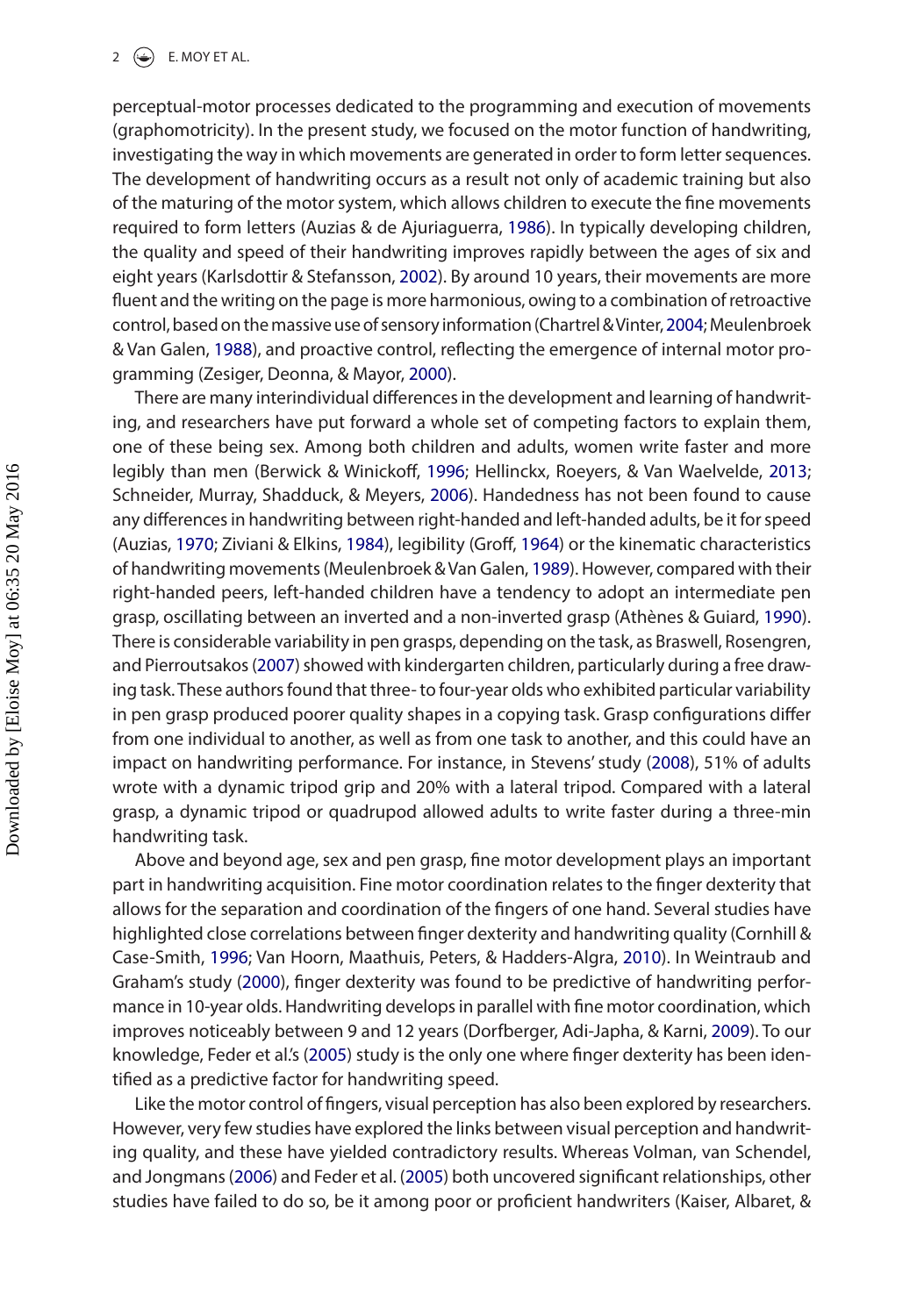<span id="page-3-13"></span><span id="page-3-12"></span><span id="page-3-11"></span>Doudin, [2009;](#page-11-9) Maeland, [1992](#page-11-10); Malloy-Miller, Polatajko, & Anstett, [1995](#page-11-11)). It is worth pointing out that the former looked at children who had been born prematurely or had a coordination disorder.

<span id="page-3-14"></span><span id="page-3-6"></span><span id="page-3-0"></span>Several studies have also sought to highlight links between handwriting quality and visuomotor integration, which is defined as the coordination of visual perception and finger and hand movements, essentially measured via the copying of geometric figures (Beery, Buktenica, & Beery, [2003\)](#page-10-5). Whereas every study conducted among young children (aged four–seven years on average) has reported a link (Cornhill & Case-Smith, [1996](#page-11-6); Daly, Kelley, & Krauss, [2003](#page-11-12); Marr, Windsor, & Cermak, [2001\)](#page-11-13), longitudinal studies suggest that this relationship dwindles with age (Kaiser et al., [2009](#page-11-9); Karlsdottir & Stefansson, [2002\)](#page-11-0). Regarding handwriting speed, results are also divergent, and vary according to the children's profile. Visuomotor performances are assumed solely to predict the results of slow writers (Tseng & Chow, [2000\)](#page-12-5) and children in special educational needs (SEN) classes (Williams, Zolten, Rickert, Spence, & Ashcraft, [1993\)](#page-12-6). Studies with unselected children have failed to find a relationship (Karlsdottir & Stefansson, [2002](#page-11-0); Volman et al., [2006](#page-12-4); Weintraub & Graham, [2000](#page-12-3)).

#### <span id="page-3-24"></span><span id="page-3-21"></span>*Behavioural Phenotype of Down Syndrome*

<span id="page-3-25"></span><span id="page-3-16"></span><span id="page-3-9"></span><span id="page-3-8"></span><span id="page-3-7"></span><span id="page-3-5"></span><span id="page-3-3"></span><span id="page-3-2"></span><span id="page-3-1"></span>Down syndrome (DS) is defined by the World Health Organization [\(1993\)](#page-12-7) as a chromosomal abnormality caused by aneuploidy. Although the incidence of DS remains relatively stable (1 birth in 650–1,000) (Bittles, Bower, Hussain, & Glasson, [2007\)](#page-10-6), the prevalence of DS has been on the increase, mainly owing to improved life expectancy. At the present time, there are estimated to be 350,000 individuals with DS in the United States, 30,000 in the United Kingdom and 32,000 in Spain (Rondal, [2010](#page-12-8)). Numerous studies have highlighted a behavioural phenotype, specific to DS. Visuomotor integration and social adaptation are relatively well preserved (Carlier & Ayoun, [2007;](#page-10-7) Dykens, Hodapp, & Finucane, [2000;](#page-11-14) Fidler, [2005](#page-11-15); Hodapp, DesJardin, & Ricci, [2003](#page-11-16)), but cognitive and language deficits have been observed in many areas. Furthermore, available data point to considerable variability in cognitive development profiles (Carr & Carr, [1995](#page-10-8); Couzens, Cuskelly, & Jobling, [2004;](#page-11-17) Tsao & Kindelberger, [2009](#page-12-9)). DS is also associated with deficits in the development of both gross and fine motor skills. Children with DS exhibit delayed acquisition of basic motor skills, such as postural control (Tudella, Pereira, Basso, & Savelsbergh, [2011](#page-12-10)), walking, reaching and grasping (Palisano et al., [2001](#page-12-11)). The movements of children with DS are also slower in terms of reaction and execution times, compared with those of typically developing children (Savelsbergh, van der Kamp, Ledebt, & Planinsek, [2000\)](#page-12-12). The more precise a movement has to be, the slower it is (Hodges, Cunningham, Lyons, Kerr, & Elliott, [1995;](#page-11-18) Wuang, Wang, Huang, & Su, [2008](#page-12-13)).

#### <span id="page-3-26"></span><span id="page-3-22"></span><span id="page-3-20"></span><span id="page-3-17"></span><span id="page-3-15"></span><span id="page-3-10"></span>*Handwriting in DS*

<span id="page-3-23"></span><span id="page-3-19"></span><span id="page-3-18"></span><span id="page-3-4"></span>Very few handwriting studies have focused on the population with DS, although some research has produced evidence that the majority of people with DS are able to write familiar words by the age of 10 years (Trenholm & Mirenda, [2006](#page-12-14); Vaginay, [1995\)](#page-12-15). When Tsao, Fartoukh, and Barbier [\(2011\)](#page-12-16) carried out a comparison between adults with DS and typical adults matched for chronological age (CA), using the standardised French version of the Concise Assessment Method for Children's Handwriting (BHK test; Charles, Soppelsa, & Albaret, [2003](#page-11-19)), they found that the adults with DS performed more poorly than controls on handwriting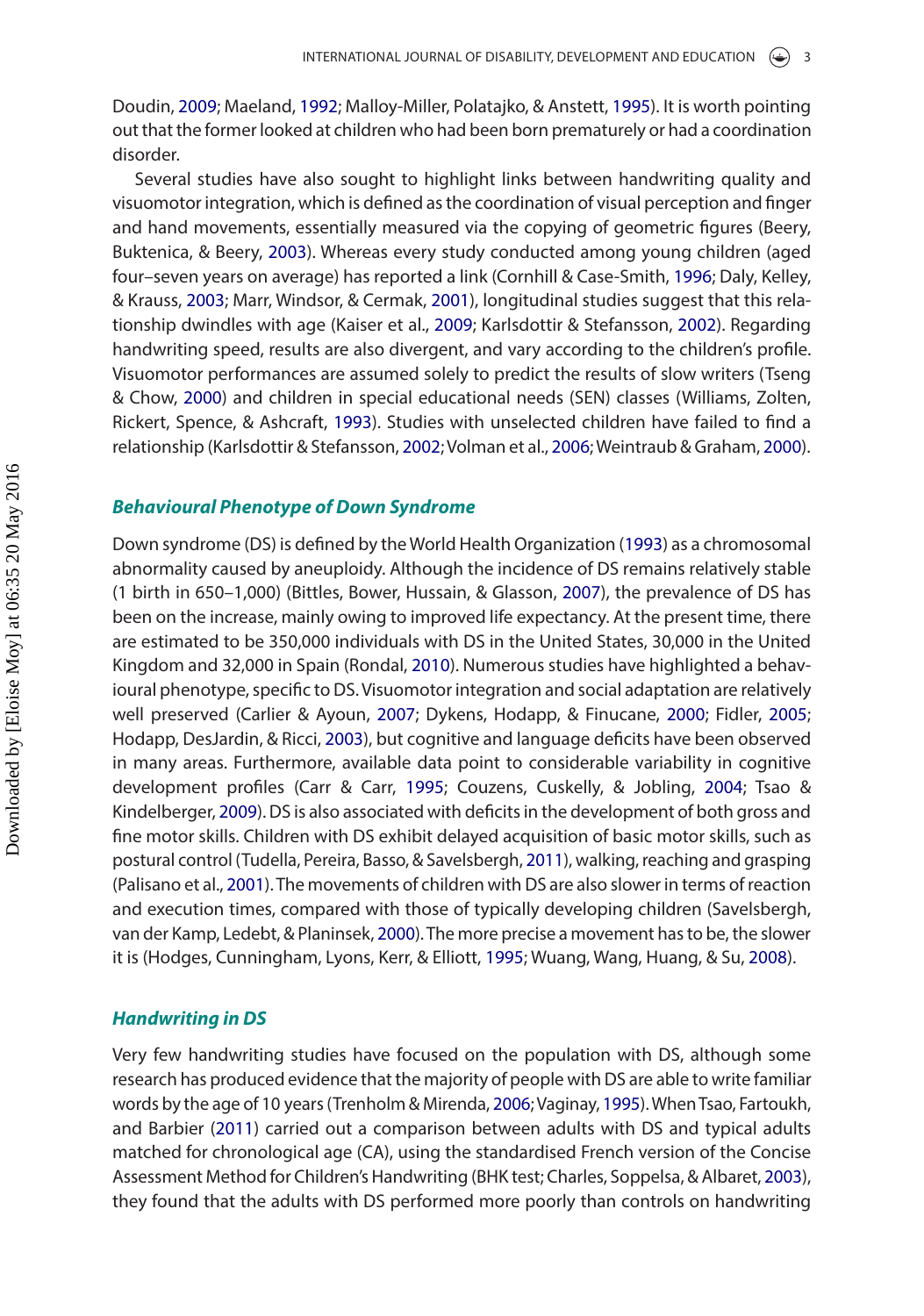#### $4 \quad \circledast$  E. MOY ET AL.

<span id="page-4-1"></span>speed and quality. Regarding letter shape, the adults with DS produced taller letters, more often than not misshapen, and in unsteady writing. As for spatial arrangement, word spacing and alignment were insufficient. Analyses based on the participants' developmental age (DA) failed to reveal any significant differences. In a second study, Tsao, Velay, Barbier, and Gombert ([2012](#page-12-17)) focused on movement kinematics in order to examine handwriting processes more closely. Three groups (DS, typically developing children matched on DA and typically developing adults matched on CA) had to copy frequent and simple letters, and familiar words on a graphic tablet. Compared with the CA group, the participants with DS wrote more slowly (pause durations, stroke durations and overall movement duration). By contrast, analyses did not reveal any significant difference between the adults with DS and children matched on DA on any of the temporal measures. These results confirmed those of the previous study on the speed and quality of production. The handwriting movements produced in the writing tasks by participants with DS were relatively similar to those produced by typically developing children matched on DA. These findings were, in turn, recently confirmed by Varuzza, De Rose, Vicari, and Menghini [\(2015\)](#page-12-18).

<span id="page-4-2"></span>The aim of the present study was to determine the predictive factors for handwriting speed and quality in adolescents and adults with DS, rather than compare the productions of people with DS with those of a control population. Simple and multiple linear analyses would allow us to assess the influence of factors such as CA and DA, as well as the perceptual-motor processing that contributes to handwriting speed and quality (fine motor control, visual perception and visual–motor integration), and the way the pen is held (pen grasp). The objectives of this study were to: (1) define the diversity of factors that influence handwriting and their interactions in a population with atypical development and (2) determine whether these factors have a differing impact on two handwriting parameters (quality and speed). The data we collected would inform the programmes designed to promote handwriting acquisition among individuals with DS.

#### **Method**

#### *Participants*

Data were collected from 23 individuals with DS aged 10–40.5 years (12 men and 11 women). Of these 23 participants, 20 were right-handed and 3 were left-handed. They were recruited via services that provide care for persons with DS and are affiliated with the Trisomie 21 France federation. It should be noted that none of the participants showed signs of early dementia. Prior to assessment, a letter of consent setting out the purpose of the study and describing its procedures was sent to all participants with DS, as well as to their legal guardians, in accordance with the code of conduct of the American Psychological Association (APA, [2012](#page-10-9)). This letter of consent, together with the research project, was approved by the university's institutional review board. Only those adults who had given their written informed consent took part in the study.

#### <span id="page-4-0"></span>*Measures*

We administered the BHK to each participant to estimate their handwriting speed and quality. This test consists in copying out a text of increasing difficulty for 5 min (or more, if the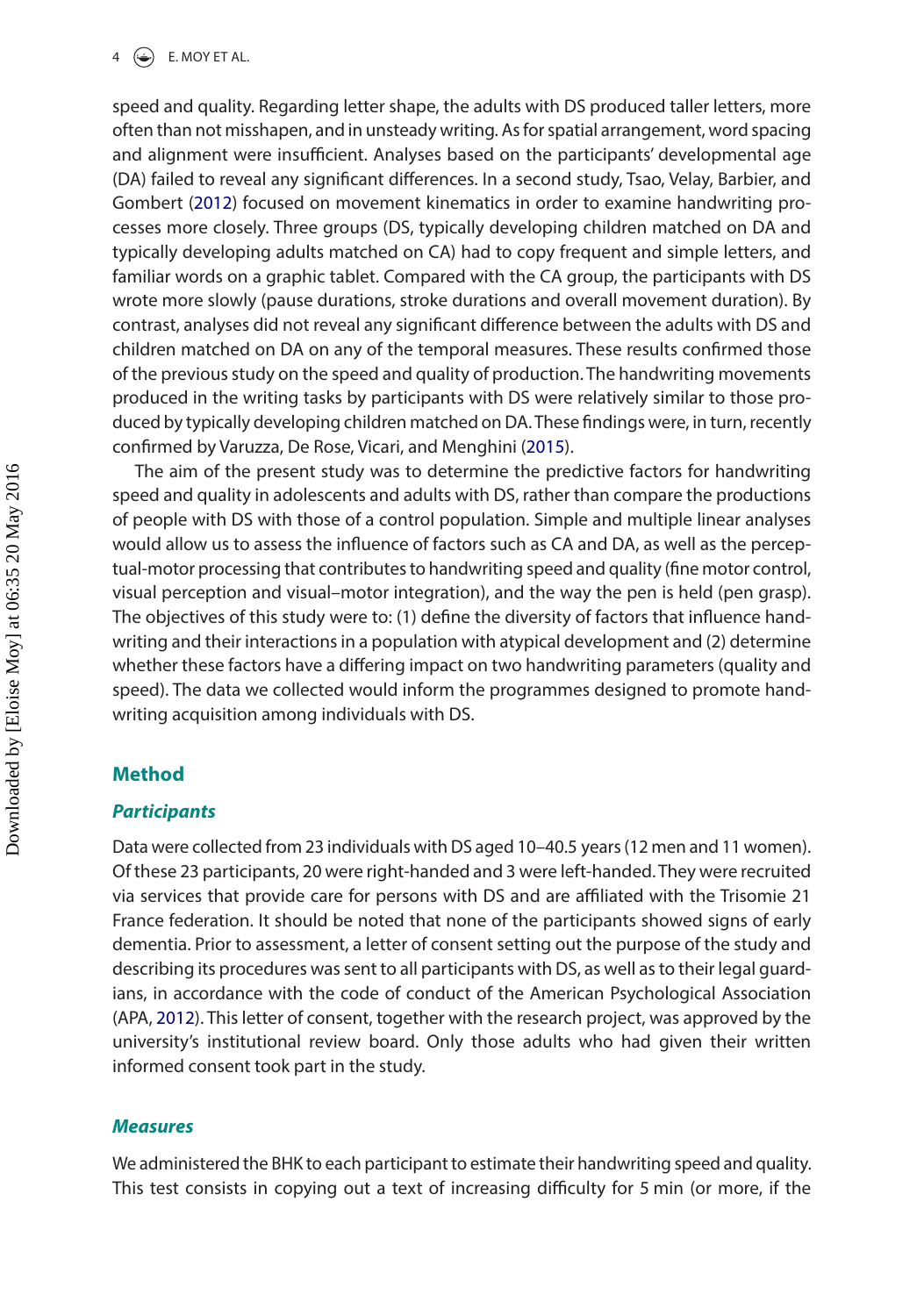<span id="page-5-3"></span><span id="page-5-0"></span>participant has not finished writing the first five lines). To obtain an overall score of handwriting quality, we summed 13 criteria for poor quality: large letter size, left margin widening, poor word alignment, insufficient word spacing, acute turns in connecting letters or letter joins too long (chaotic writing), irregularities in joining strokes, collision of letters, inconsistent letter size, incorrect relative height of letters, letter distortion, ambiguous letter forms, correction of letter forms and unsteady writing. A score of 1 was allocated when the handwriting met one of these criteria, and a score of 0 when it did not, such that the lower the score, the better the quality of the handwriting. Handwriting speed was measured by counting the number of characters (letters or punctuation signs) written during the 5 min. During the assessment, the examiner noted which hand was used (right or left) and the type of pen grasp (immature, intermediate or mature). The coding was performed by the same experimenter throughout, with no prior training. This French adaption of the BHK had previously been validated with a calibration population comprising 837 children aged 6–11 years. Interrater reliability was high (.71–.89), as was test–retest reliability (80–92%). Although this scale has not been validated with populations with intellectual disabilities such as DS, several studies have reported it to be sensitive to the presence of handwriting problems (Hamstra-Bletz & Blote, [1993;](#page-11-20) Smits-Engelsman, Niemeijer, & van Galen, [2001\)](#page-12-19). The DA of each participant was assessed by means of Raven's Coloured Progressive Matrices (CPM; Raven, Raven, & Court, [1998\)](#page-12-20), a set of non-verbal intelligence tests eliciting analogical and inductive-logical reasoning. We chose to use Raven's matrices because they are more suitable for individuals with intellectual disabilities, in terms of material, test duration and level of difficulty. Perceptual and motor functions were assessed with four subtests (fine motor coordination, visual attention, visuomotor integration and visuomotor precision) of the Developmental Neuropsychological Assessment (NEPSY I; Korkman, Kirk, & Kemp, [2003](#page-11-21)). The fine motor coordination subtest was used to assess fine motor coordination via the ability to imitate hand or finger positions from a model. We used the visual attention subtest to assess the speed and precision of attention maintenance: participants had to find visual stimuli on a drawing board. The visuomotor integration subtest served to assess graphomotor skills via the reproduction of a set of geometric figures. Finally, the visuomotor precision subtest was administered to estimate the speed of fine motor movements and the precision of oculomotor coordination by inviting participants to draw lines inside tracks.

#### <span id="page-5-2"></span><span id="page-5-1"></span>*Data Analysis*

The raw scores on the BHK test and the four NEPSY I subscores were standardised. For the simple and multiple regressions, quantitative variables were centred and scaled. To assess the relationship between each quantitative factor (CA, DA, fine motor coordination, visual attention, visuomotor integration and visuomotor precision) and handwriting speed and quality, we ran Pearson's linear correlations. Simple linear regressions were carried out to measure the impact on handwriting performances of the participants' CA or DA, components of perceptual-motor processing (fine motor coordination, visual attention, visuomotor integration and visuomotor precision) and categorical variables (sex and pen grasp). In order to determine which factors were predictors, we ran multiple linear regressions on handwriting speed and the overall quality score. The relationship between speed and quality was ascertained with a simple linear regression. All analyses were conducted with R software Version 3.1.0 (R Development Core Team, Vienna, Austria). In order to study a homogenous group,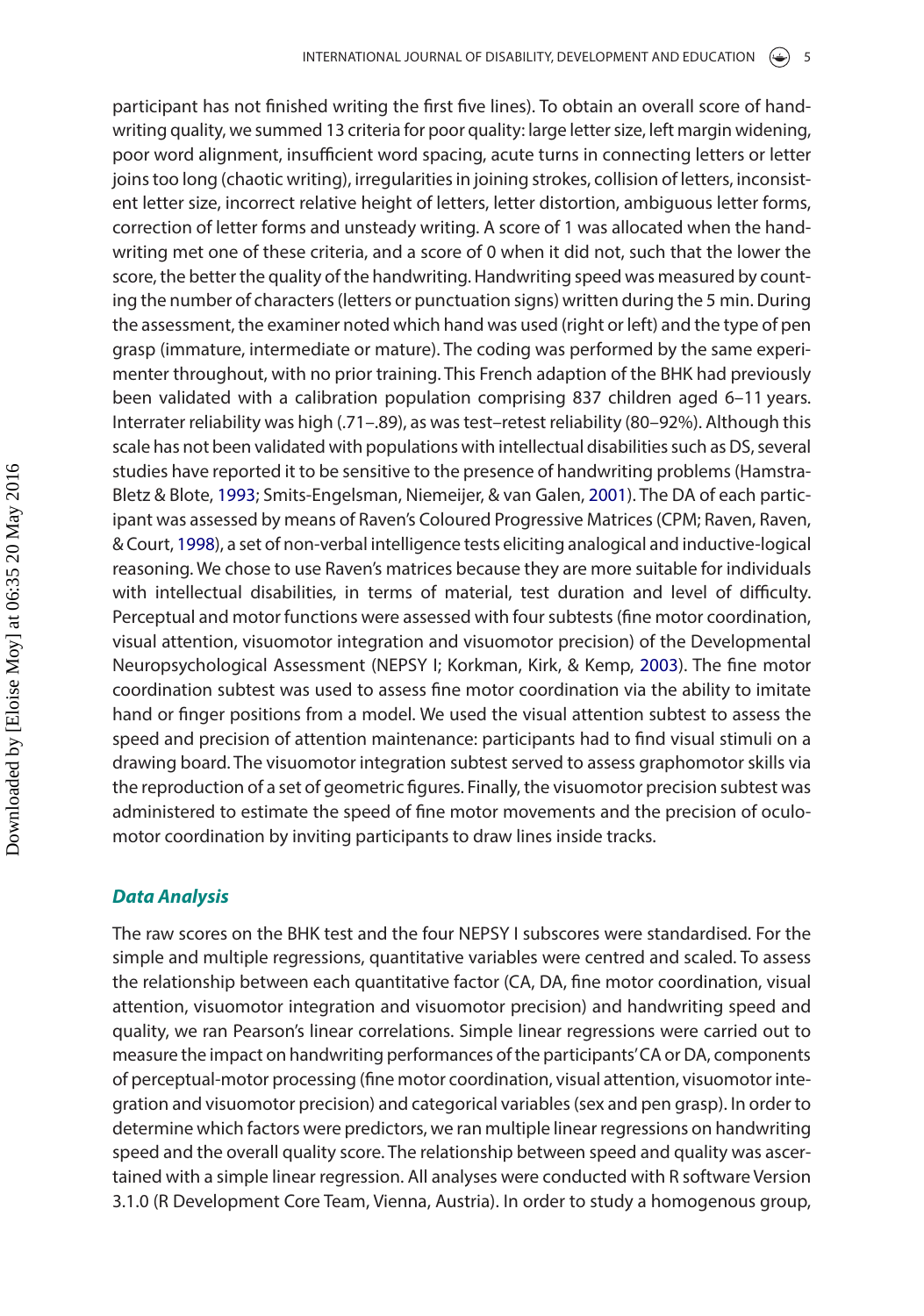one participant was removed from the sample because his handwriting speed was more than two standard deviations above the group mean for handwriting speed.

### **Results**

Descriptive analyses of means and standard deviations of handwriting speed and quality, and all the quantitative variables (CA, DA, fine motor coordination, visual attention, visuomotor integration and visuomotor precision) are set out in Table [1.](#page-6-0) Of the 23 participants, 8 had an intermediate pen grasp and 15 a mature grasp with a dynamic tripod.

# *Pearson Correlations between Handwriting Speed, Handwriting Quality and Quantitative Variables*

We tested the correlations between handwriting speed, handwriting quality and each of the quantitative variables (Table [2](#page-6-1)). Results revealed correlations between handwriting quality and CA, DA, fine motor coordination, visuomotor integration and precision. Handwriting speed was correlated with DA, fine motor coordination and visuomotor integration. Finally, handwriting quality and handwriting speed were co-dependent variables.

# *Predictors of Handwriting Quality*

To look for linear and curvilinear changes in the quality score with CA or DA, we ran simple linear regressions based on a model that included either a variable or its second-order polynomial function. The relationship between the overall handwriting quality score and DA was found to follow both a linear (*β* = −.618, *p* < .01) and a curvilinear function (*R*<sup>2</sup> = .537,  $p$  < .001). An analysis of variance between the two models confirmed that a greater

<span id="page-6-0"></span>**Table 1.** Descriptive statistics for handwriting quality and speed, developmental and chronological age, and performance on the four subtests of NEPSY I.

|                         | M     | SD    |
|-------------------------|-------|-------|
| Handwriting quality     | 25.91 | 13.04 |
| Handwriting speed       | 91.55 | 40.77 |
| Chronological age       | 19.98 | 7.89  |
| Developmental age       | 5.83  | 1.50  |
| Fine motor coordination | 3.43  | 1.77  |
| Visual attention        | 2.52  | 2.26  |
| Visuomotor integration  | 3.65  | 2.82  |
| Visuomotor precision    | 3.70  | 3.10  |

<span id="page-6-1"></span>**Table 2.** Pearson correlations between handwriting quality, speed and quantitative variables.

|                               | HО        | HS       | СA       | DA       | <b>FMC</b> | VA  | <b>VMI</b> | <b>VMP</b> |  |
|-------------------------------|-----------|----------|----------|----------|------------|-----|------------|------------|--|
| Handwriting quality (HQ)      |           |          |          |          |            |     |            |            |  |
| Handwriting speed (HS)        | $-.67***$ |          |          |          |            |     |            |            |  |
| Chronological age (CA)        | $-.44*$   | .21      |          |          |            |     |            |            |  |
| Developmental age (DA)        | $-.62**$  | $.55***$ | .27      |          |            |     |            |            |  |
| Fine motor coordination (FMC) | $-.79***$ | $.55***$ | $.47*$   | $.67***$ |            |     |            |            |  |
| Visual attention (VA)         | $-.31$    | .37      | .38      | .20      | .33        |     |            |            |  |
| Visuomotor integration (VMI)  | $-.65***$ | $.49*$   | .39      | $.71***$ | $.85***$   | .19 |            |            |  |
| Visuomotor precision (VMP)    | $-.53*$   | .27      | $.54***$ | $.61***$ | $.69***$   | .06 | $.80***$   |            |  |
|                               |           |          |          |          |            |     |            |            |  |

\**p* < .05; \*\**p* < .01; \*\*\**p* < .001.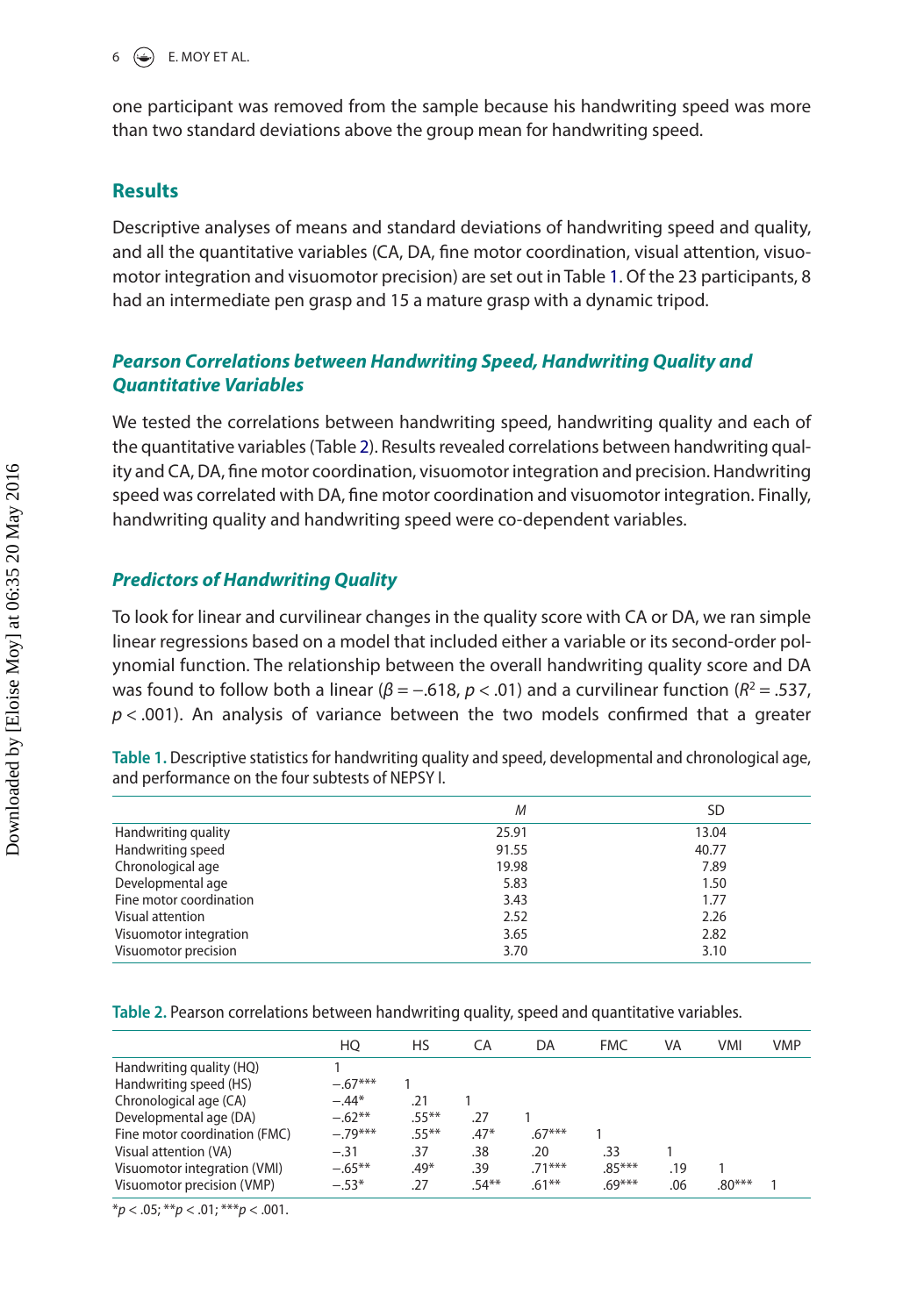proportion of the variance was explained by the curvilinear model  $(F(1, 19) = 8.141, p < .05)$ . The variance of the quality score was also explained by CA in a curvilinear model  $(R^2 = .446, )$ *p* < .01), though not by a linear one (*p* = .088). Regression analyses (detailed in Table [3](#page-7-0)) were run to determine the one-way influence of the different factors on the handwriting quality score. Simple linear regressions revealed a linear dependence between this score and scores on three of the four NEPSY I subtests (fine motor coordination: *β* = −.792, *p* < .001; visuomotor integration:  $β = -.646$ ,  $p < .001$ ; and visuomotor precision:  $β = -.525$ ,  $p < .05$ ). There was no significant relationship between the overall handwriting quality score and visual attention (*p* = .147), sex (*p* = .195) or pen grasp (*p* = .188).

We ran a multiple regression to ascertain the best predictors of the handwriting quality score out of CA, DA, sex, pen grasp, fine motor coordination, visual attention, visuomotor integration and visuomotor precision. Results are set out in Table [4.](#page-7-1) Taken together, the factors included in this model accounted for 73% of the variance in handwriting quality  $(R<sup>2</sup> = .731, p < .01)$ . To find out which factors were the best predictors of the quality score, we ran a stepwise model selection based on the Akaike information criterion (AIC). Of all the factors, fine motor coordination ( $AIC = 17.73$ ) was the best predictor of handwriting quality  $(R^2 = .627, p < .001)$ .

#### *Predictors of Handwriting Speed*

Simple linear and curvilinear regressions were used to highlight changes in handwriting speed with CA or DA. The relationship between handwriting speed and DA followed both a linear (*β* = .537, *p* < .01) and a curvilinear (*R*<sup>2</sup> = .391, *p* < .01) function, with no significant

<span id="page-7-0"></span>

|  | Table 3. Simple linear regressions of handwriting quality. |  |  |
|--|------------------------------------------------------------|--|--|
|  |                                                            |  |  |

|                             | β       | <b>SE</b> | р         |
|-----------------------------|---------|-----------|-----------|
| Age characteristics         |         |           |           |
| Chronological age           | $-.363$ | .203      | .088      |
| Developmental age           | $-.618$ | .171      | $.002***$ |
| Categorical variables       |         |           |           |
| Sex                         | .549    | .410      | .195      |
| Pen grasp                   | $-.585$ | .429      | .188      |
| Perceptual-motor processing |         |           |           |
| Fine motor coordination     | $-.792$ | .133      | $.001***$ |
| Visual attention            | $-.312$ | .207      | .147      |
| Visuomotor integration      | $-.646$ | .167      | $.001***$ |
| Visuomotor precision        | $-.525$ | .186      | $.010*$   |

 $**p* < .05; ***p* < .01; ****p* < .001.$ 

<span id="page-7-1"></span>

| Table 4. Multiple linear regression of handwriting quality on eight predictors. |
|---------------------------------------------------------------------------------|
|---------------------------------------------------------------------------------|

| Model | Variables                        |      | $R^2$ | Adjusted $R^2$ | <i>F</i> value |
|-------|----------------------------------|------|-------|----------------|----------------|
|       | CA, DA, S, PG, FMC, VA, VMI, VMP | .675 | .731  | .565           | $4.409**$      |
|       | CA, DA, S, PG, FMC, VA, VMI      | .651 | .730  | .596           | $5.419**$      |
|       | CA, DA, S, PG, FMC, VMI          | .629 | .730  | .622           | $6.766***$     |
| 4     | CA, DA, S, FMC, VMI              | .625 | .715  | .626           | $8.045***$     |
|       | DA, S, FMC, VMI                  | .630 | .693  | .621           | $9.597***$     |
| 6     | DA, S, FMC                       | .634 | .671  | .616           | $12.22***$     |
|       | S. FMC                           | .632 | .655  | .618           | $18.02***$     |
| 8     | <b>FMC</b>                       | .640 | .627  | .609           | 33.69***       |

Notes: CA: chronological age; DA: developmental age; S: sex; PG: pen grasp; FMC: fine motor coordination; VA: visual attention; VMI: visuomotor integration; and VMP: visuomotor precision.

\*\**p* < .01; \*\*\**p* < .001.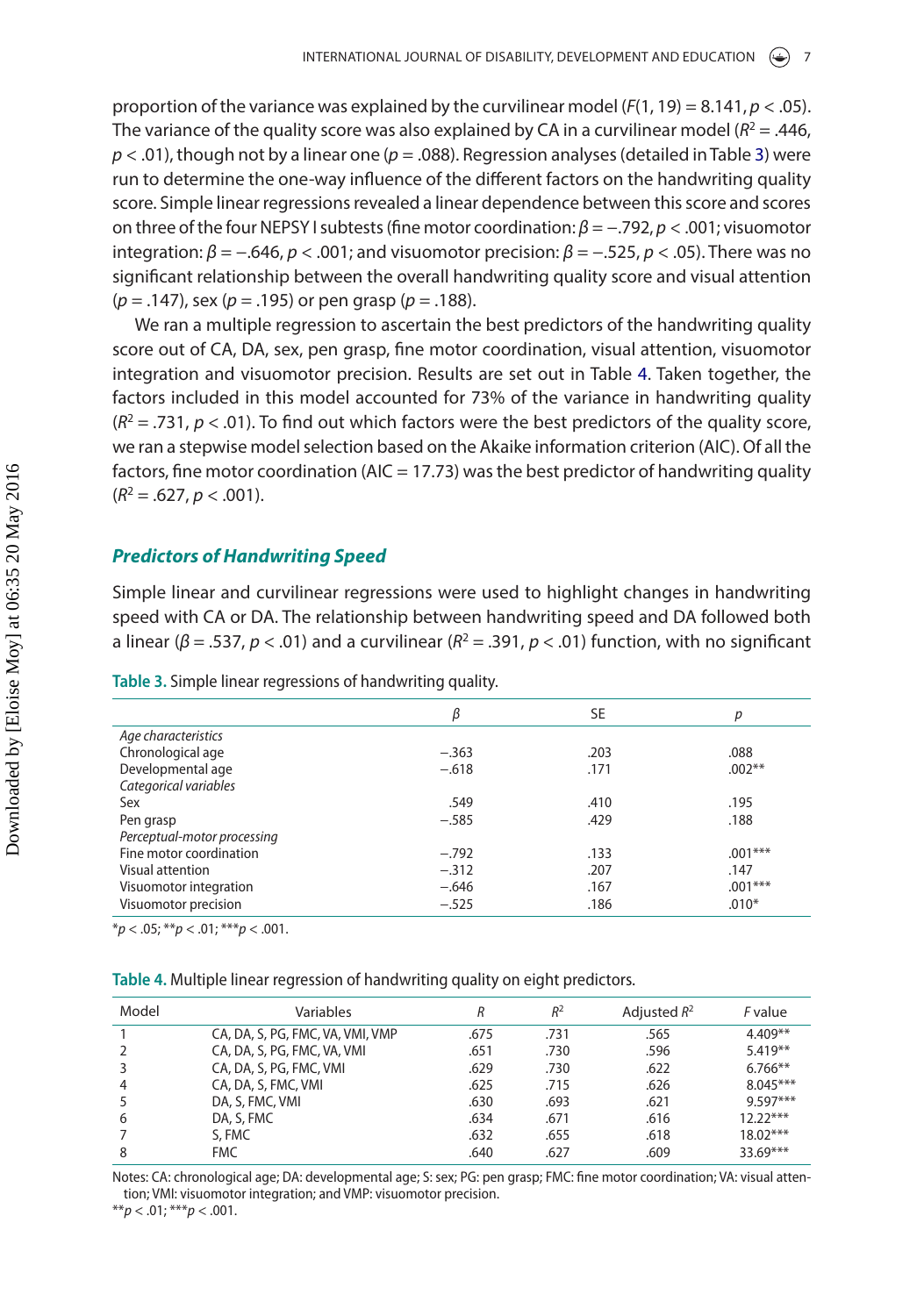#### $\circledast$  E. MOY ET AL.

|                             | β       | <b>SE</b> | р        |
|-----------------------------|---------|-----------|----------|
| Age characteristics         |         |           |          |
| Chronological age           | .243    | .251      | .346     |
| Developmental age           | .537    | .183      | $.008**$ |
| Categorical variables       |         |           |          |
| Sex                         | $-.418$ | .427      | .339     |
| Pen grasp                   | .882    | .409      | $.043*$  |
| Perceptual-motor processing |         |           |          |
| Fine motor coordination     | .540    | .182      | $.008*$  |
| Visual attention            | .360    | .205      | .095     |
| Visuomotor integration      | .475    | .191      | $.022*$  |
| Visuomotor precision        | .266    | .214      | .229     |
|                             |         |           |          |

<span id="page-8-0"></span>

| Table 5. Simple linear regressions of handwriting speed. |  |  |  |  |  |  |  |
|----------------------------------------------------------|--|--|--|--|--|--|--|
|----------------------------------------------------------|--|--|--|--|--|--|--|

\**p* < .05; \*\**p* < .01.

difference between the two models  $(F(1, 19) = 2.776, p = .112)$ . A curvilinear model also explained the relationship between handwriting speed and CA ( $R^2 = .331$ ,  $p < .05$ ). No linear function was found for the relationship between handwriting speed and CA (*p* = .346). We determined the influence of the factors on handwriting speed with simple regression analyses (reported in Table [5](#page-8-0)). There was a significant linear relationship between two of the four NEPSY subtests and handwriting speed (fine motor coordination: *β* = .540, *p* < .01; visuomotor integration: *β* = .475, *p* < .05). Simple linear regressions failed to reveal a linear dependence between handwriting speed and the other two subtests, namely: visual attention (*p* = .095) and visuomotor precision (*p* = .229). As with the overall handwriting quality score, the categorical variable sex  $(p = .339)$  had no significant impact on handwriting speed, but a linear function did emerge between handwriting speed and pen grasp (*β* = .882, *p* < .05). We also ran a multiple regression to identify the most predictive factors for handwriting speed. Taken together, the factors we studied did not explain the variance in handwriting speed ( $p = .165$ ).

#### *Relationship between Handwriting Speed and Quality*

Simple linear regressions revealed that handwriting speed was both a linear (*β* = −.682,  $p < .001$ ) and a curvilinear ( $R^2 = .477$ ,  $p < .01$ ) function of handwriting quality, with no difference between the two models (*F*(1, 19) = 1.200, *p* = .287). More specifically, simple linear regressions indicated that the scores for poor word alignment (*β* = −.394, *p* < .05), irregularities in joining strokes (*β* = −.442, *p* < .05), collision of letters (*β* = −.454, *p* < .05), incorrect relative height of letters (*β* = −.557, *p* < .01), letter distortion (*β* = −.528, *p* < .01) and ambiguous letter forms (*β* = −.627, *p* < .001) linearly decreased when handwriting speed increased. By the same token, handwriting quality was both a linear ( $\beta$  = -.651,  $p$  < .001) and a curvilinear ( $R^2 = .445$ ,  $p < .01$ ) function of handwriting speed. An analysis of variance did not reveal any significant difference between the two models (*F*(1, 19) = .037, *p* = .850). A multiple linear regression model showed that none of the 13 criteria for quality were explanatory variables for handwriting speed ( $p = .144$ ).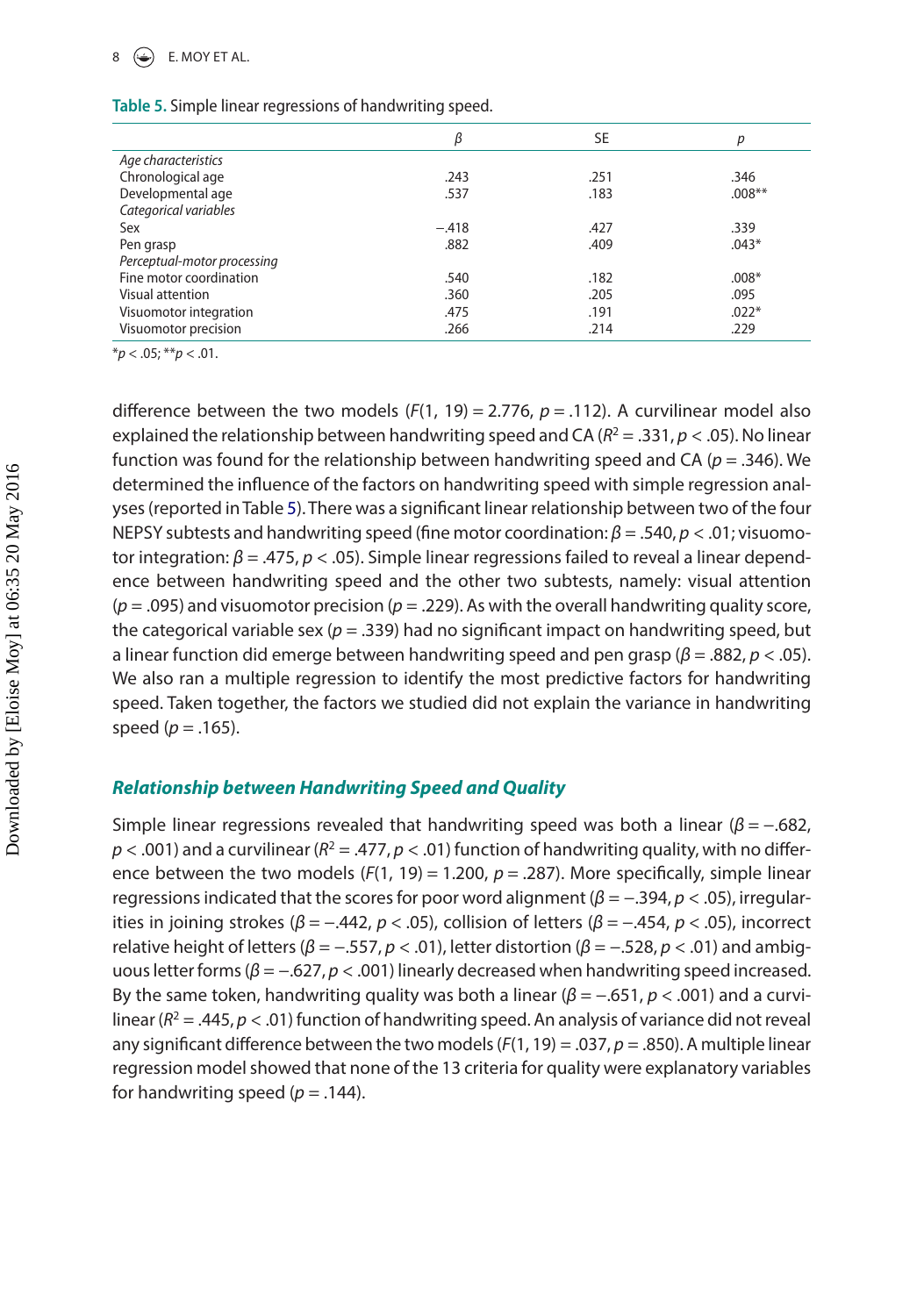#### **Discussion**

#### *Theoretical Implications*

The aim of the present study was to analyse the impact of a set of factors on handwriting among a population of adolescents and adults with DS. Initial analyses highlighted significant correlations between the participants' CA and several handwriting parameters. More specifically, data indicated that overall handwriting quality, as assessed with the BHK's copy task, improved linearly with the participants' CA. Although some studies have highlighted difficulties with letter formation and spatial arrangement, in comparison with CA-matched controls (Tsao et al., [2011](#page-12-16), [2012\)](#page-12-17), our study showed that the handwriting quality of individuals with DS can improve with CA. This improvement can probably be attributed to the maturation of the perceptual-motor system in the course of development, as well as to participants' life experiences. Repeated exposure to writing tasks over a number of years may foster the learning and mastery of the graphomotor movements required for handwriting. Correlational analyses also highlighted significant relations between the level of development (DA) and handwriting performances, in terms of both speed and quality. These data underscore the role of cognitive skills in the acquisition of handwriting among individuals with DS, just as studies have done for typically developing children. Furthermore, our study highlighted the relationship between perceptual-motor abilities and handwriting performances. Results showed that finger dexterity, assessed here via the imitation of hand movements, and visuomotor integration and precision, measured via the copying of geometric figures and the drawing of lines between two tracks, were linked to both handwriting speed and quality in our population with DS. These results correspond to findings in the literature for typically developing children (Cornhill & Case-Smith, [1996;](#page-11-6) Marr et al., [2001;](#page-11-13) Van Hoorn et al., [2010](#page-12-2)). Visuomotor integration and precision rely on the visual control of movement and the anticipation of changes in direction, and are therefore often defined as letter-writing prerequisites. Regarding the role of visuospatial processes, however, our study failed to uncover any correlation between visual attention and either the speed or quality of handwriting. Thus, although finger dexterity and visuomotor integration and precision are related to handwriting performances, visuoperceptual processing has no significant link, as already demonstrated by Maeland [\(1992\)](#page-11-10) and Malloy-Miller et al. ([1995](#page-11-11)) in unselected samples of children. We can assume that motor and visuomotor controls are more important than visual control alone, when it comes to performing the graphomotor movements required in a handwriting task. The results of the simple linear analyses converged with those of the correlational analyses, except for the relationship between CA and overall handwriting quality. This may be because the link between these variables was found to be curvilinear, but not linear, with lower BHK scores for participants below and above the 16–25 years age group. In line with results for the typical population (Berwick & Winickoff, [1996;](#page-10-1) Hellinckx et al., [2013;](#page-11-3) Schneider et al., [2006](#page-12-0)), our analyses confirmed that sex and handwriting quality are unrelated. They did, however, highlight the influence of pen grasp on speed, thus confirming the results reported by Stevens ([2008](#page-12-1)), who found that a dynamic tripod or quadrupod allowed adults to write faster. It is interesting to note the similarity between the relationships we found between the endogenous factors and handwriting in our population with DS and those reported in the literature for typically developing populations. Our study therefore converges with the few studies that have so far explored handwriting in persons with DS (Tsao et al., [2011](#page-12-16), [2012](#page-12-17); Varuzza et al., [2015\)](#page-12-18), which concluded that the stages of handwriting acquisition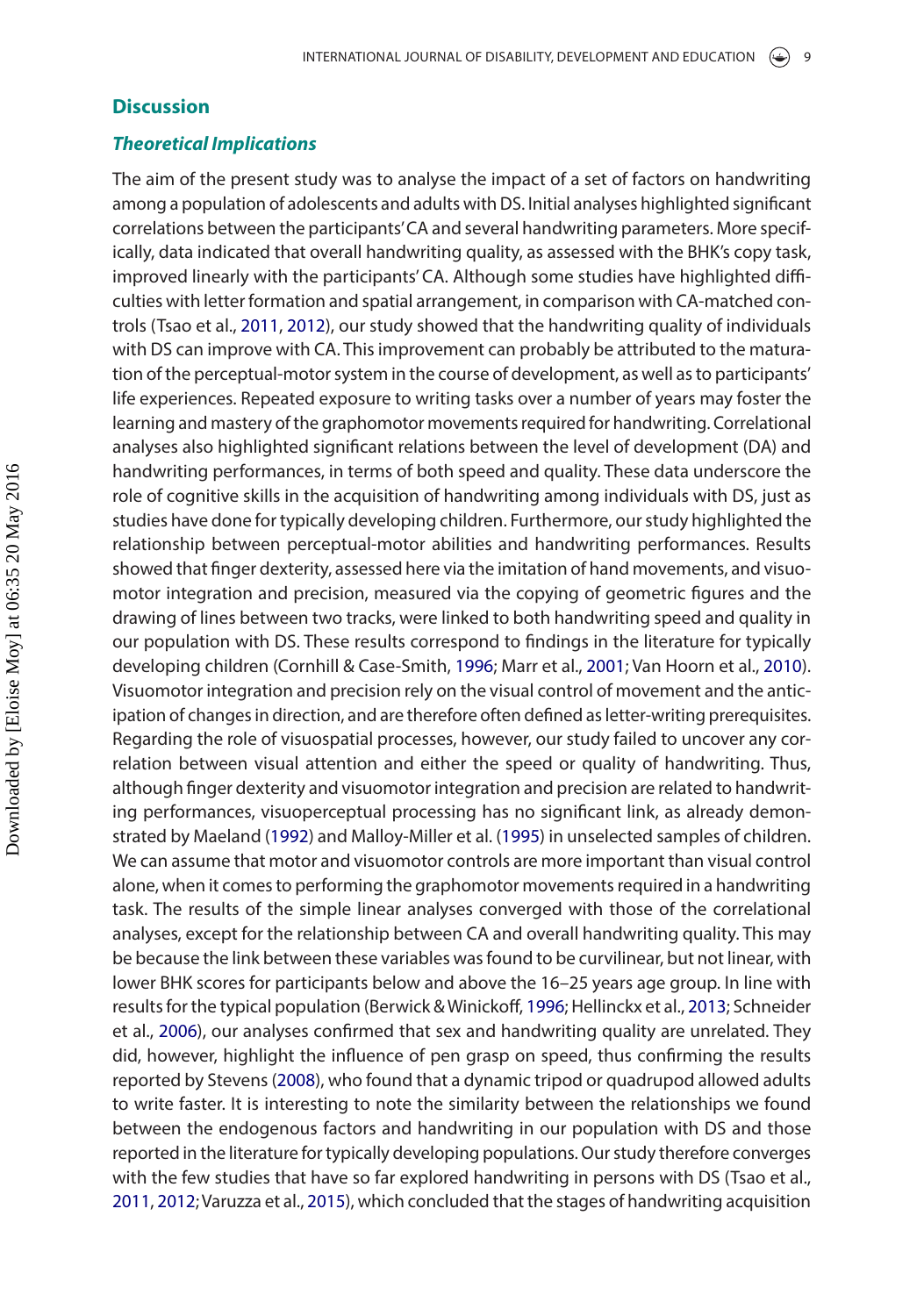10  $\left(\frac{1}{2}\right)$  E. MOY ET AL.

are simply delayed in persons with DS, and there is no specific deficit. Furthermore, by running multiple regression analyses, we were able to investigate the predictive value of perceptual-motor skills. Of all the factors we studied, fine motor coordination emerged as the best predictor of handwriting quality. This factor explained 63% of the variance in handwriting quality. Finger dexterity, which relies on fine, precise and dissociated movements of the fingers, appears to have a considerable impact on the ability to produce the fine movements required in a writing task. Our results suggest that a rehabilitation programme focusing on improving finger dexterity and visuomotor integration could promote handwriting acquisition in children and adults with DS. Caution nonetheless needs to be exercised when generalising our findings, owing to the small size of our sample. The original results yielded by this initial study indicate that it would be well worth pursuing this line of research, focusing on methods for teaching handwriting in order to support the schooling and integration of children and adults with DS as effectively as possible.

#### **Acknowledgements**

The authors of this study would like to thank the French Trisomie 21 federation and health professionals, as well as the participants and their families. There was no research funding for this study, and no restrictions have been imposed on free access to, or publication of, the research data.

#### **Disclosure Statement**

No potential conflict of interest was reported by the authors.

#### **References**

- <span id="page-10-9"></span>American Psychological Association. ([2012](#page-4-0)). *Ethical principles of psychologists and code of conduct*. Retrieved from <http://www.apa.org/ethics/code/index.aspx>
- <span id="page-10-3"></span>Athènes, S., & Guiard, Y. [\(1990\)](#page-2-0). Le développement des postures d'écriture: Une étude comparative chez les droitiers et les gauchers [The development of writing postures: A study in right-handed and left-handed writers]. In C. Sirat, J. Irigoin, & E. Poulle (Eds.), *L'écriture: Le cerveau, l'oeil et la main* [Handwriting: The brain, the eye and the hand] (pp. 59–73). Turnhout: Brepols.
- <span id="page-10-2"></span>Auzias, M. ([1970](#page-2-1)). *Les troubles de l'écriture chez l'enfant: Problèmes généraux. bases de rééducation* [Handwriting disorders in children: Global problems, rehabilitation basis] (Vol. 150). Neuchâtel: Delachaux & Niestlé.
- <span id="page-10-0"></span>Auzias, M., & de Ajuriaguerra, J. ([1986](#page-2-2)). Les fonctions culturelles de l'écriture et les conditions de son développement chez l'enfant [Cultural functions of handwriting and its development conditions in children]. *Enfance, 39*, 145–167.
- <span id="page-10-5"></span>Beery, K. E., Buktenica, N. A., & Beery, N. A. ([2003\)](#page-3-0). *The Beery-Buktenica Developmental Test of Visual-Motor Integration (VMI)* (5th ed.). Lutz, FL: Psychological Assessment Resources.
- <span id="page-10-1"></span>Berwick, D. M., & Winickoff, D. E. ([1996](#page-2-3)). The truth about doctors' handwriting: A prospective study. *British Medical Journal, 313*, 1957–1958.
- <span id="page-10-6"></span>Bittles, A. H., Bower, C., Hussain, R., & Glasson, E. J. ([2007\)](#page-3-1). The four ages of Down syndrome. *The European Journal of Public Health, 17*, 221–225.
- <span id="page-10-4"></span>Braswell, G. S., Rosengren, K. S., & Pierroutsakos, S. L. [\(2007\)](#page-2-4). Task constraints on preschool children's grip configurations during drawing. *Developmental Psychobiology, 49*, 216–225.
- <span id="page-10-7"></span>Carlier, M., & Ayoun, C. ([2007](#page-3-2)). *Déficiences intellectuelles et intégration sociale* [Intellectual disabilities and social integration]. Liège: Mardaga.
- <span id="page-10-8"></span>Carr, J., & Carr, J. H. ([1995\)](#page-3-3). *Down's syndrome: Children growing up*. Cambridge, UK: Cambridge University Press.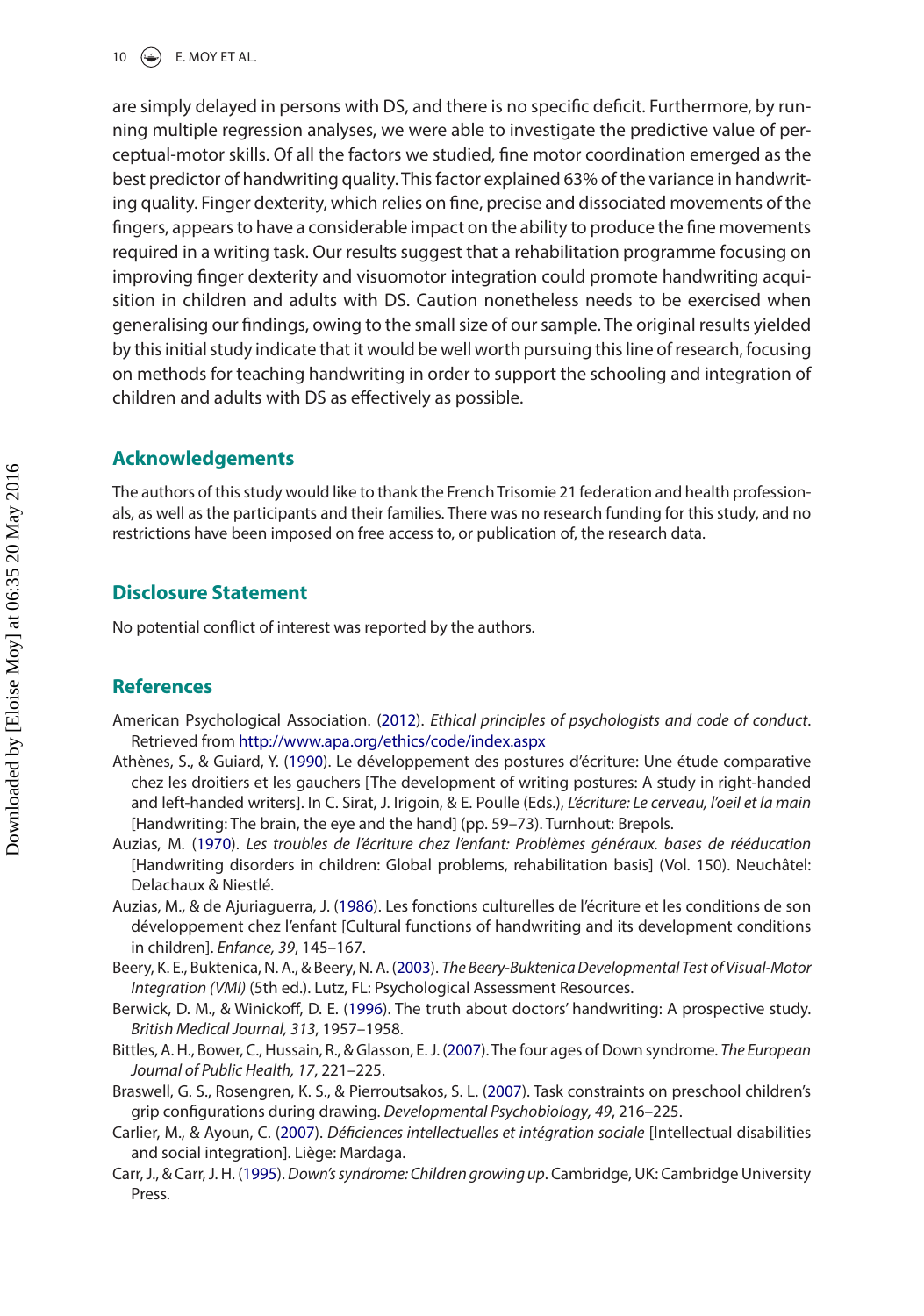- <span id="page-11-19"></span>Charles, M., Soppelsa, R., & Albaret, J. M. ([2003](#page-3-4)). *Échelle d'évaluation rapide de l'écriture chez l'enfant* [Concise evaluation scale for children handwriting]. Paris: Éditions et Applications Psychologiques.
- <span id="page-11-1"></span>Chartrel, E., & Vinter, A. [\(2004\)](#page-2-5). L'écriture: Une activité longue et complexe à acquérir [Handwriting acquisition: A long, complex process]. *Approche Neuropsychologique de l'Apprentissage chez l'Enfant, 78*, 174–180.
- <span id="page-11-6"></span>Cornhill, H., & Case-Smith, J. ([1996](#page-2-6)). Factors that relate to good and poor handwriting. *American Journal of Occupational Therapy, 50*, 732–739.
- <span id="page-11-17"></span>Couzens, D., Cuskelly, M., & Jobling, A. ([2004\)](#page-3-5). The Stanford Binet fourth edition and its use with individuals with Down syndrome: Cautions for clinicians. *International Journal of Disability, Development and Education, 51*, 39–56. doi:<http://dx.doi.org/10.1080/1034912042000182193>
- <span id="page-11-12"></span>Daly, C. J., Kelley, G. T., & Krauss, A. ([2003\)](#page-3-6). Relationship between visual-motor integration and handwriting skills of children in kindergarten: A modified replication study. *American Journal of Occupational Therapy, 57*, 459–462.
- <span id="page-11-7"></span>Dorfberger, S., Adi-Japha, E., & Karni, A. [\(2009](#page-2-7)). Sex differences in motor performance and motor learning in children and adolescents: An increasing male advantage in motor learning and consolidation phase gains. *Behavioural Brain Research, 198*, 165–171.
- <span id="page-11-14"></span>Dykens, E. M., Hodapp, R. M., & Finucane, B. M. ([2000](#page-3-7)). *Genetics and mental retardation syndromes: A new look at behavior and interventions*. Baltimore, MD: Paul H Brookes Publishing.
- <span id="page-11-8"></span>Feder, K. P., Majnemer, A., Bourbonnais, D., Platt, R., Blayney, M., & Synnes, A. [\(2005\)](#page-2-8). Handwriting performance in preterm children compared with term peers at age 6 to 7 years. *Developmental Medicine & Child Neurology, 47*, 163–170.
- <span id="page-11-15"></span>Fidler, D. J. ([2005\)](#page-3-8). The emerging Down syndrome behavioral phenotype in early childhood: Implications for practice. *Infants & Young Children, 18*, 86–103.
- <span id="page-11-4"></span>Groff, P. J. [\(1964\)](#page-2-9). Who are the better writers-the left-handed or the right-handed? *The Elementary School Journal, 65*, 92–96.
- <span id="page-11-20"></span>Hamstra-Bletz, L., & Blote, A. W. [\(1993\)](#page-5-0). A longitudinal study on dysgraphic handwriting in primary school. *Journal of Learning Disabilities, 26*, 689–699.
- <span id="page-11-3"></span>Hellinckx, T., Roeyers, H., & Van Waelvelde, H. [\(2013\)](#page-2-10). Predictors of handwriting in children with autism spectrum disorder. *Research in Autism Spectrum Disorders, 7*, 176–186.
- <span id="page-11-16"></span>Hodapp, R. M., DesJardin, J. L., & Ricci, L. A. [\(2003\)](#page-3-9). Genetic syndromes of mental retardation: Should they matter for the early interventionist? *Infants & Young Children, 16*, 152–160.
- <span id="page-11-18"></span>Hodges, N. J., Cunningham, S. J., Lyons, J., Kerr, T. L., & Elliott, D. ([1995](#page-3-10)). Visual feedback processing and goal-directed movement in adults with Down syndrome. *Adapted Physical Activity Quarterly, 12*, 176–186.
- <span id="page-11-9"></span>Kaiser, M.-L., Albaret, J.-M., & Doudin, P.-A. ([2009](#page-3-11)). Relationship between visual-motor integration, eyehand coordination, and quality of handwriting. *Journal of Occupational Therapy, Schools and Early Intervention, 2*, 87–95.
- <span id="page-11-0"></span>Karlsdottir, R., & Stefansson, T. [\(2002\)](#page-2-11). Problems in developing functional handwriting. *Perceptual and Motor Skills, 94*, 623–662.
- <span id="page-11-21"></span>Korkman, M., Kirk, U., & Kemp, S. L. [\(2003](#page-5-1)). *Bilan neuropsychologique de l'enfant (NEPSY)* [A neuropsychological test battery for children]. Paris: Éditions du Centre de Psychologie Appliquée.
- <span id="page-11-10"></span>Maeland, A. F. ([1992](#page-3-12)). Handwriting and perceptual-motor skills in clumsy, dysgraphic and "normal" children. *Perceptual and Motor Skills, 75*, 1207–1217.
- <span id="page-11-11"></span>Malloy-Miller, T., Polatajko, H., & Anstett, B. ([1995](#page-3-13)). Handwriting error patterns of children with mild motor difficulties. *Canadian Journal of Occupational Therapy, 62*, 258–267.
- <span id="page-11-13"></span>Marr, D., Windsor, M. M., & Cermak, S. ([2001](#page-3-14)). Handwriting readiness: Locatives and visuomotor skills in the kindergarten year. *Early Childhood Research & Practice, 34*, 1–28.
- <span id="page-11-2"></span>Meulenbroek, R. G., & Van Galen, G. P. ([1988](#page-2-12)). The acquisition of skilled handwriting: Discontinuous trends in kinematic variables. *Advances in Psychology, 55*, 273–281.
- <span id="page-11-5"></span>Meulenbroek, R. G. J., & Van Galen, G. P. ([1989](#page-2-13)). The production of connecting strokes in cursive writing: Developing co-articulation in 8 to 12 year-old children. In R. Plamondon, C. Y. Suen, & M. L. Simner (Eds.), *Computer Recognition and Human Production of Handwriting* (pp. 105–118). Singapore: World Scientific.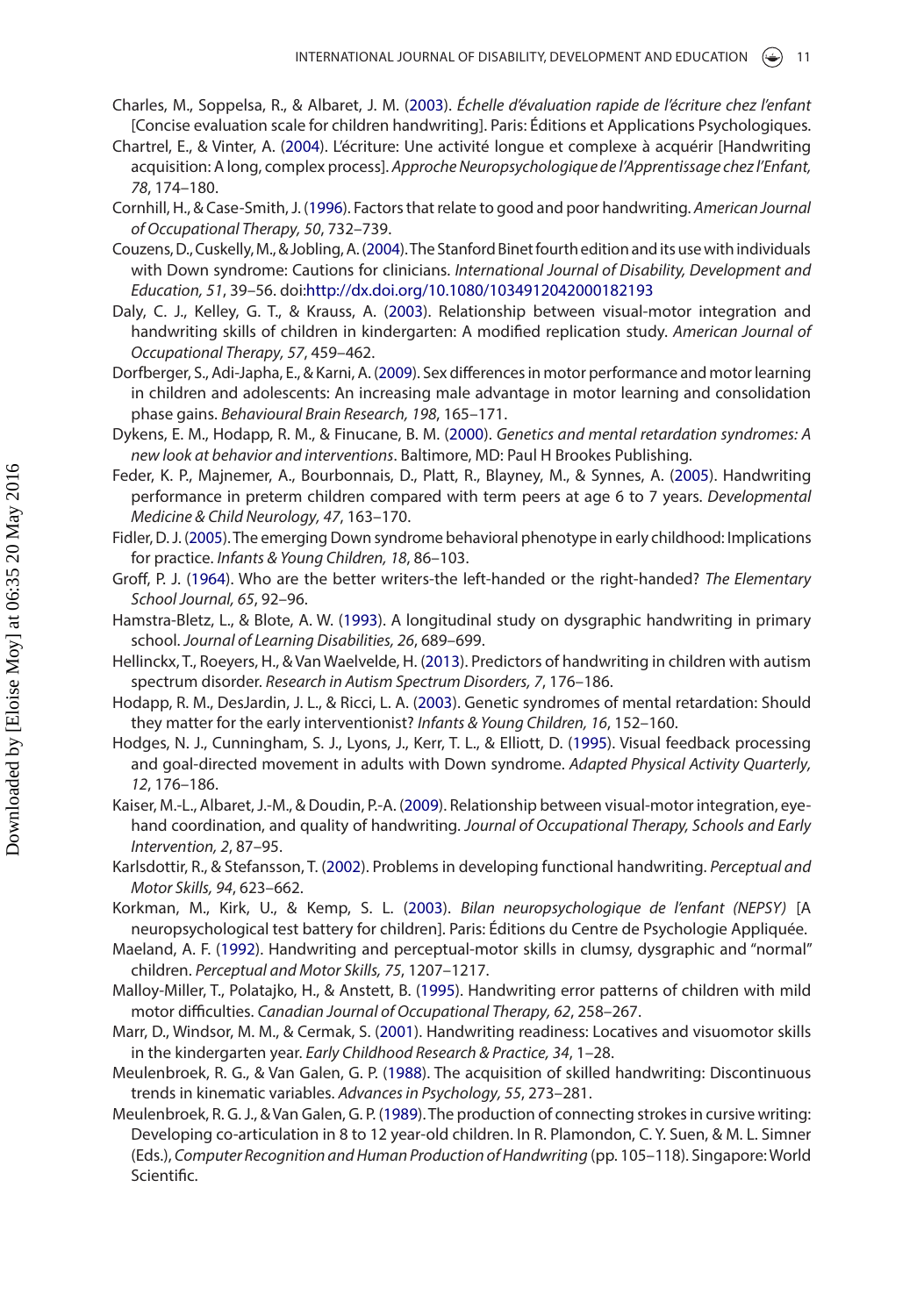- 12  $\left(\frac{1}{2}\right)$  E. MOY ET AL.
- <span id="page-12-11"></span>Palisano, R. J., Walter, S. D., Russell, D. J., Rosenbaum, P. L., Gémus, M., Galuppi, B. E., & Cunningham, L. ([2001](#page-3-15)). Gross motor function of children with Down syndrome: Creation of motor growth curves. *Archives of Physical Medicine and Rehabilitation, 82*, 494–500.
- <span id="page-12-20"></span>Raven, J., Raven, J. C., & Court, J. H. [\(1998](#page-5-2)). *Manual for Raven's Progressive Matrices and Vocabulary Scales. Section 2: The Coloured Progressive Matrices*. Oxford: Oxford Psychologists Press; San Antonio, TX: The Psychological Corporation.
- <span id="page-12-8"></span>Rondal, J. A. ([2010](#page-3-16)). *La trisomie 21*. Wavre: Mardaga.
- <span id="page-12-12"></span>Savelsbergh, G., van der Kamp, J., Ledebt, A., & Planinsek, T. ([2000](#page-3-17)). Information-movement coupling in children with Down syndrome. In D. J. Week, R. Chua, & D. Elliott (Eds.), *Perceptual-motor behavior in Down syndrome* (pp. 251–276). Champaign, IL: Human Kenetics.
- <span id="page-12-0"></span>Schneider, K. A., Murray, C. W., Shadduck, R. D., & Meyers, D. G. [\(2006](#page-2-14)). Legibility of doctors' handwriting is as good (or bad) as everyone else's. *Quality and Safety in Health Care, 15*, 445–445.
- <span id="page-12-19"></span>Smits-Engelsman, B. C., Niemeijer, A. S., & van Galen, G. P. [\(2001\)](#page-5-3). Fine motor deficiencies in children diagnosed as DCD based on poor grapho-motor ability. *Human Movement Science, 20*, 161–182.
- <span id="page-12-1"></span>Stevens, A. C. ([2008](#page-2-15)). *The effects of typical and atypical grasps on endurance and fatigue in handwriting* (Unpublished thesis). Denton, TX: Woman's University.
- <span id="page-12-14"></span>Trenholm, B., & Mirenda, P. [\(2006\)](#page-3-18). Home and community literacy experiences of individuals with Down syndrome. *Down Syndrome Research and Practice, 10*, 30–40.
- <span id="page-12-16"></span>Tsao, R., Fartoukh, M., & Barbier, M.-L. ([2011](#page-3-19)). Handwriting in adults with Down syndrome. *Journal of Intellectual & Developmental Disability, 36*, 20–26.
- <span id="page-12-9"></span>Tsao, R., & Kindelberger, C. [\(2009](#page-3-20)). Variability of cognitive development in children with Down syndrome: Relevance of good reasons for using the cluster procedure. *Research in Developmental Disabilities, 30*, 426–432.
- <span id="page-12-17"></span>Tsao, R., Velay, J. L., Barbier, M. L., & Gombert, A. [\(2012\)](#page-4-1). Étude de l'écriture chez des adultes porteurs de trisomie 21 [Handwriting in adults with Down syndrome]. *Revue francophone de la déficience intellectuelle, 23*, 22–33.
- <span id="page-12-5"></span>Tseng, M. H., & Chow, S. M. [\(2000\)](#page-3-21). Perceptual-motor function of school-age children with slow handwriting speed. *American Journal of Occupational Therapy, 54*, 83–88.
- <span id="page-12-10"></span>Tudella, E., Pereira, K., Basso, R. P., & Savelsbergh, G. J. [\(2011\)](#page-3-22). Description of the motor development of 3–12 month old infants with Down syndrome: The influence of the postural body position. *Research in Developmental Disabilities, 32*, 1514–1520.
- <span id="page-12-15"></span>Vaginay, D. ([1995](#page-3-23)). L'appropriation de la lecture-écriture chez le trisomique apprenant [Appropriation of reading and writing in the learner with Down syndrome]. In FAIT21 (Ed.), *Les actes des journées nationales et européennes sur la trisomie 21: Trisomie 21 et Intégration* [Acts of the World Down Syndrome Day: Down syndrome and integration] (pp. 73–95). Maubeuge: Presses de l'imprimerie A3.
- <span id="page-12-2"></span>Van Hoorn, J. F., Maathuis, C. G., Peters, L. H., & Hadders-Algra, M. ([2010](#page-2-16)). Handwriting, visuomotor integration, and neurological condition at school age. *Developmental Medicine & Child Neurology, 52*, 941–947.
- <span id="page-12-18"></span>Varuzza, C., De Rose, P., Vicari, S., & Menghini, D. [\(2015\)](#page-4-2). Writing abilities in intellectual disabilities: A comparison between Down and Williams syndrome. *Research in Developmental Disabilities, 37*, 135–142.
- <span id="page-12-4"></span>Volman, M. J. M., van Schendel, B. M., & Jongmans, M. J. [\(2006\)](#page-2-17). Handwriting difficulties in primary school children: A search for underlying mechanisms. *American Journal of Occupational Therapy, 60*, 451–460. Retrieved from<http://doi.org/10.5014/ajot.60.4.451>
- <span id="page-12-3"></span>Weintraub, N., & Graham, S. ([2000](#page-2-18)). The contribution of gender, orthographic, finger function and visual-motor processes to the prediction of handwriting status. *Occupational Therapy Journal of Research, 20*, 121–140.
- <span id="page-12-6"></span>Williams, J., Zolten, A. J., Rickert, V. I., Spence, G. T., & Ashcraft, E. W. [\(1993\)](#page-3-24). Use of nonverbal tests to screen for writing dysfluency in school-age children. *Perceptual and Motor Skills, 76*, 803–809.
- <span id="page-12-7"></span>World Health Organization. [\(1993\)](#page-3-25). *The ICD-10 classification of mental and behavioural disorders: Diagnostic criteria for research*. Geneva: World Health Organization.
- <span id="page-12-13"></span>Wuang, Y. P., Wang, C. C., Huang, M. H., & Su, C. Y. ([2008](#page-3-26)). Profiles and cognitive predictors of motor functions among early school-age children with mild intellectual disabilities. *Journal of Intellectual Disability Research, 52*, 1048–1060.